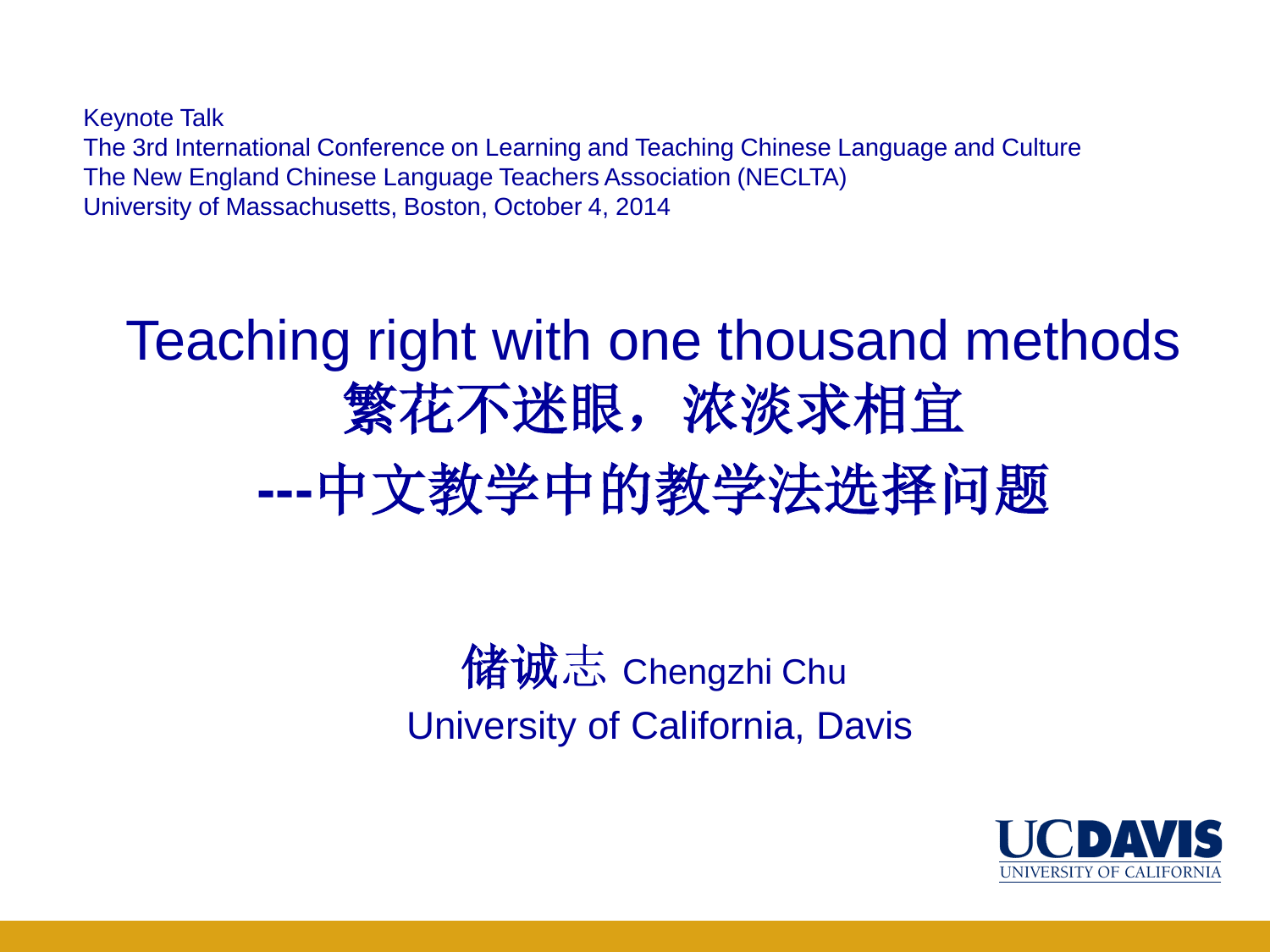

学术文献和教学法课程中谈到的教学法,形形色色, 五花八门,听上去似乎各有其理,但又常常互相抵 触,令人乱花迷眼。

面对各式各样的教学法,我们应该如何评判?在实 际教学中怎样取舍?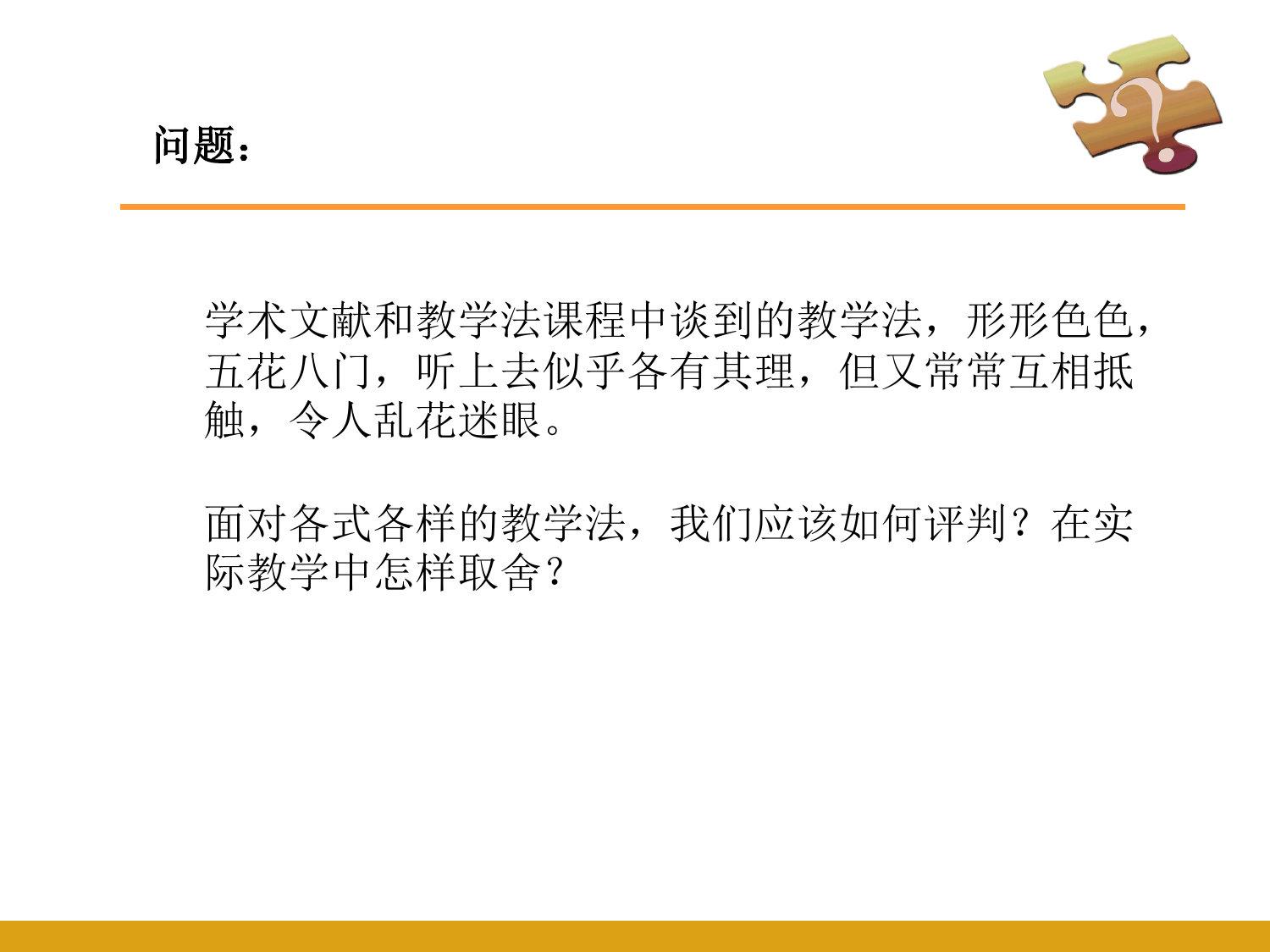## 一个方法在介绍方法的人那里似乎很成功,自己用 却不太成功。原因何在?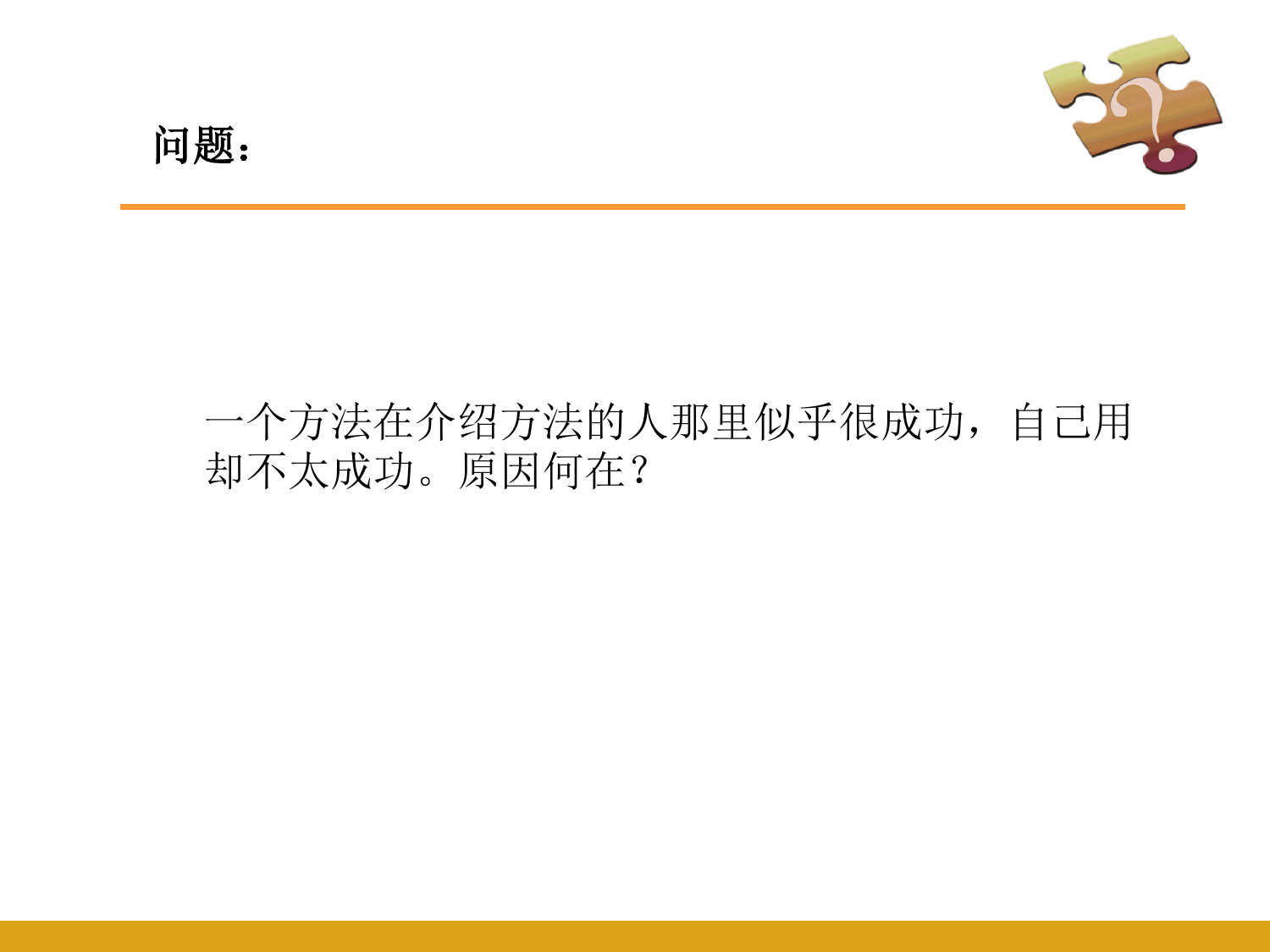

## 形形色色的教学法 (**1**)**:**

语法翻译法 Grammar-translation method

- 直接法 The direct method
- 听说法 Audio-lingual method
- 静默法 Silent Way
- 暗示法 Suggestopedia
- 沉浸法 Language immersion
- 社团法 Community language learning
- 全身反映法 Total Physical Response
- 自然法 Natural approach
- 交际法 Communicative language teaching
- 内容/主题法 Content-based instruction
- 任务法 Task-based language teaching

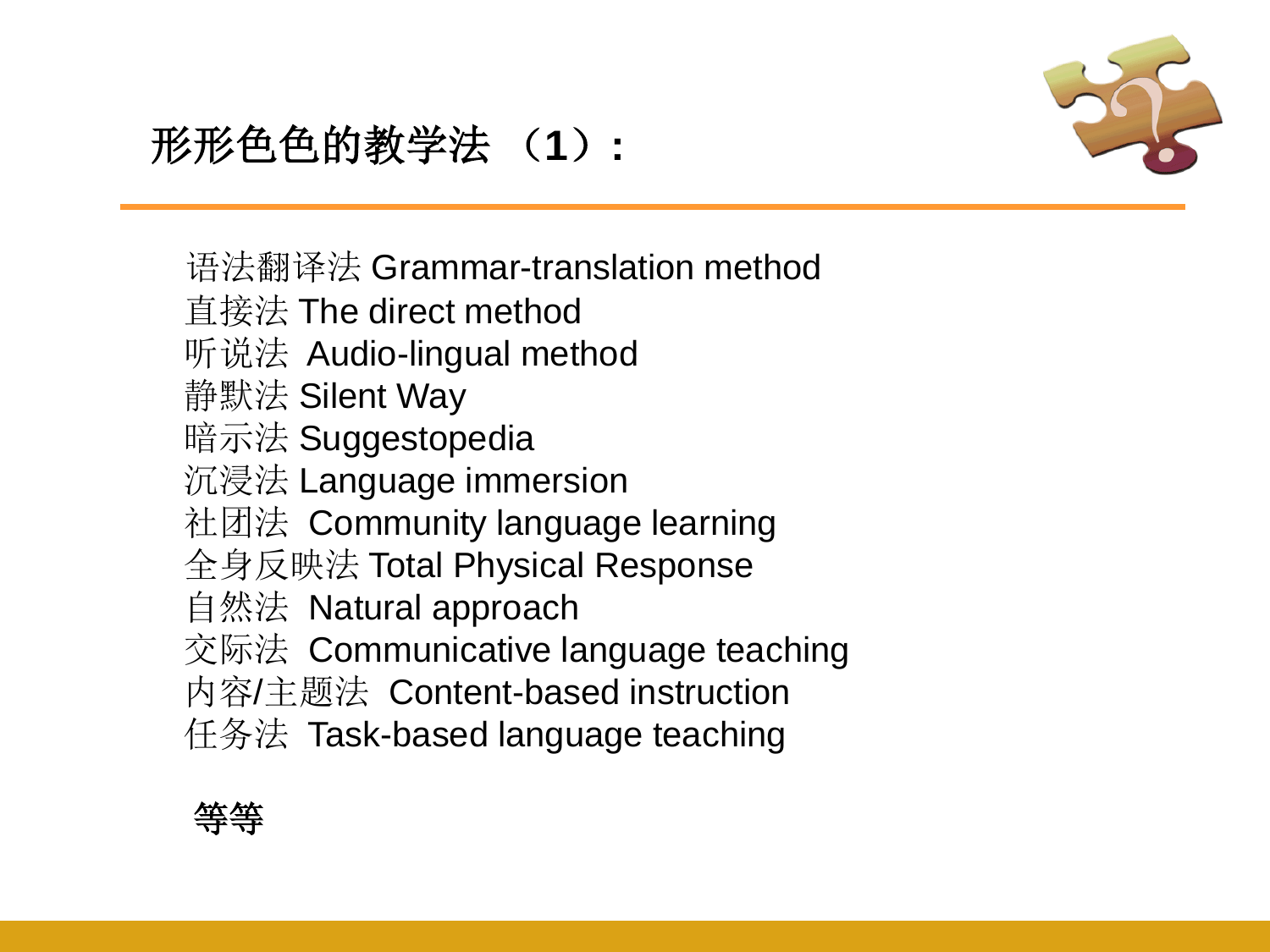

### 形形色色的教学法 (**2**)**:**

#### The Common European Framework of Reference (CEFR) for Languages: Learning, Teaching, Assessment

5C's

(Communication, Culture, Connections, Comparisons, Communities)

3C's &2S's

(Content, Communication, Cultures, Structures, and Settings)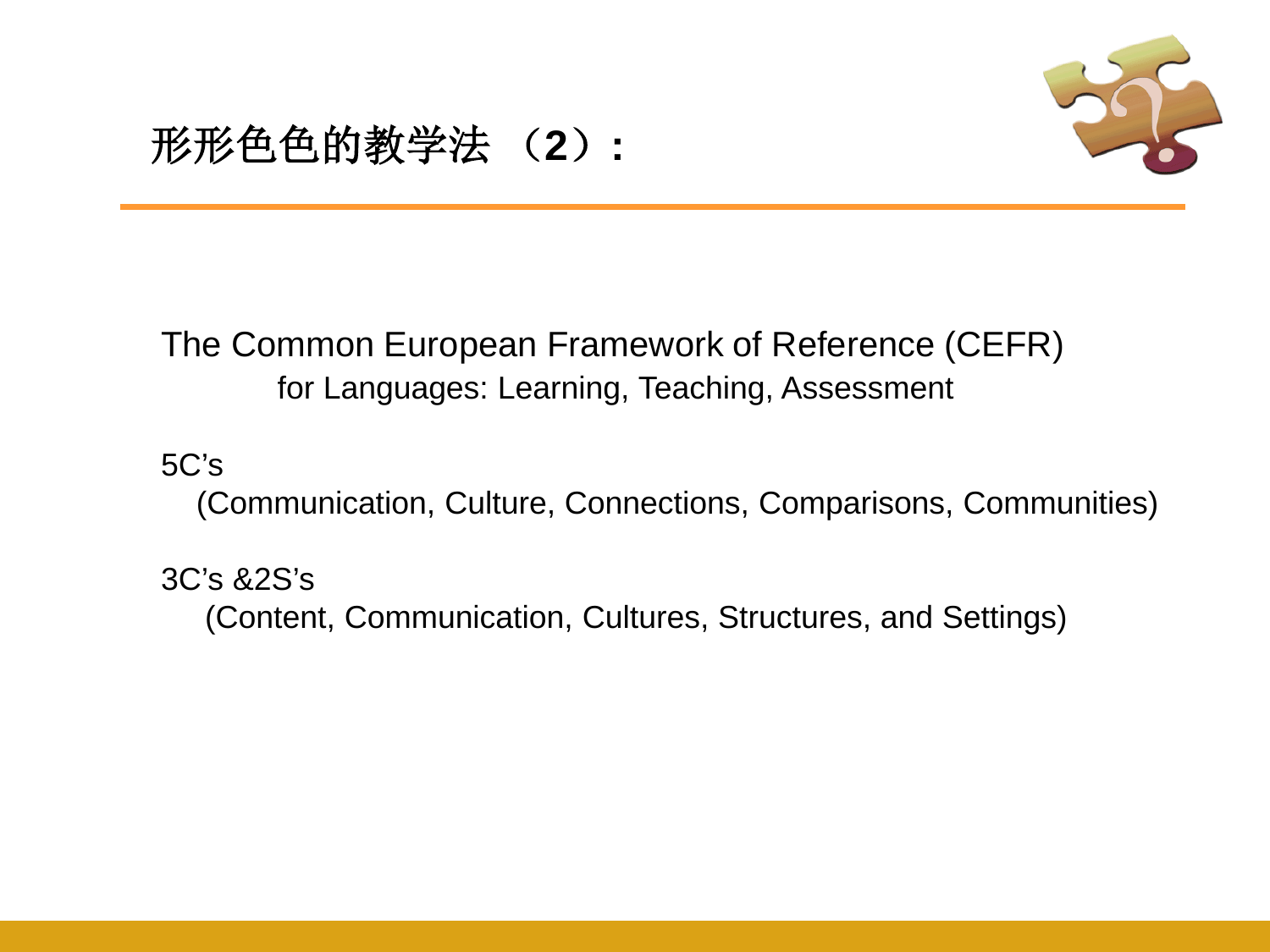

### 形形色色的教学法 (**3**)**:**

#### 逆向设计法 Backward design Instructional scaffolding

技术辅助教学

 阅读教学法 写作教学法 新闻教学法 汉字教学365法 语法训练18法 听力教学81法

等等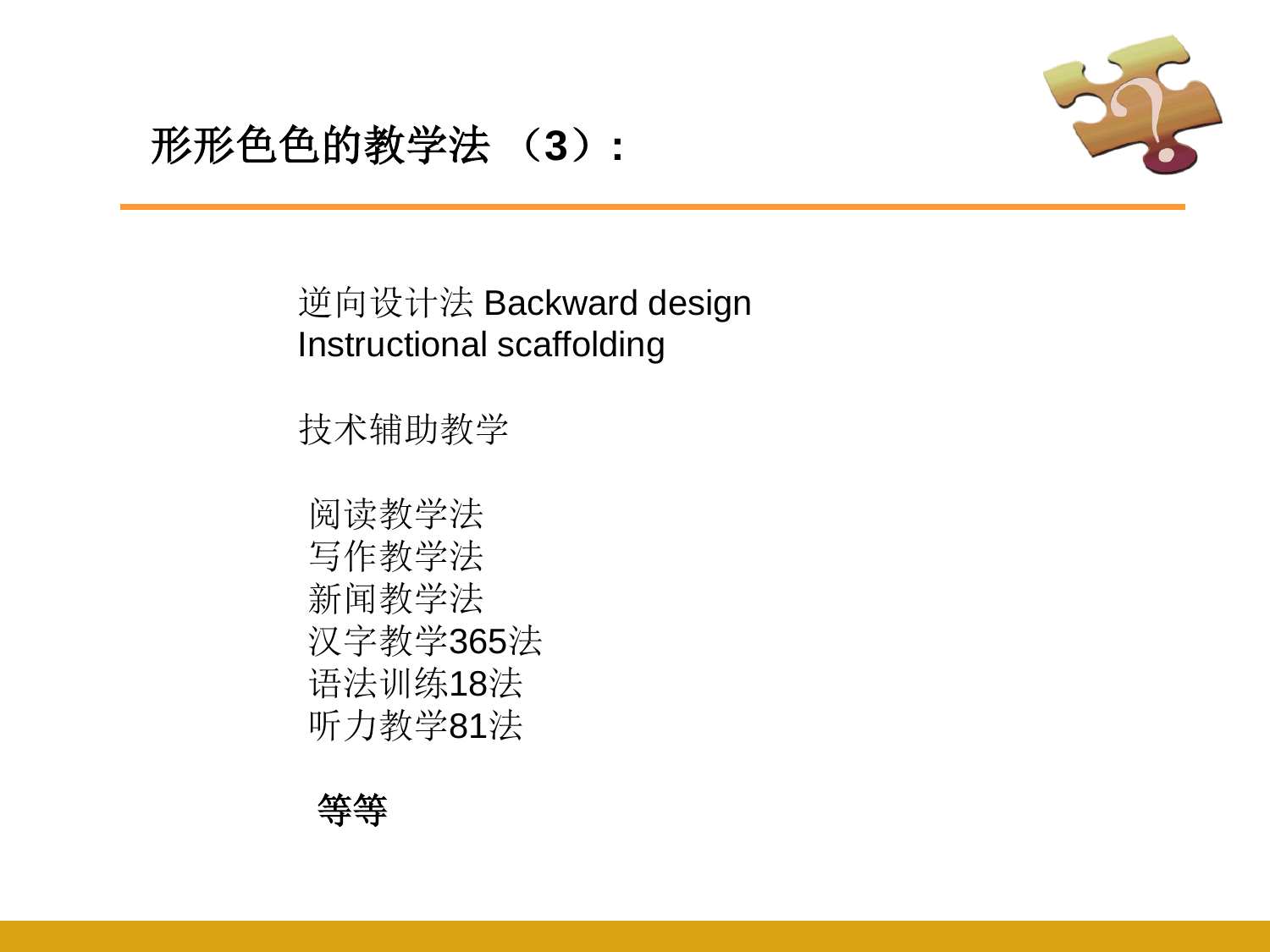

### 形形色色的教学法 (**4**)**:**

## "后方法" Post-method pedagogy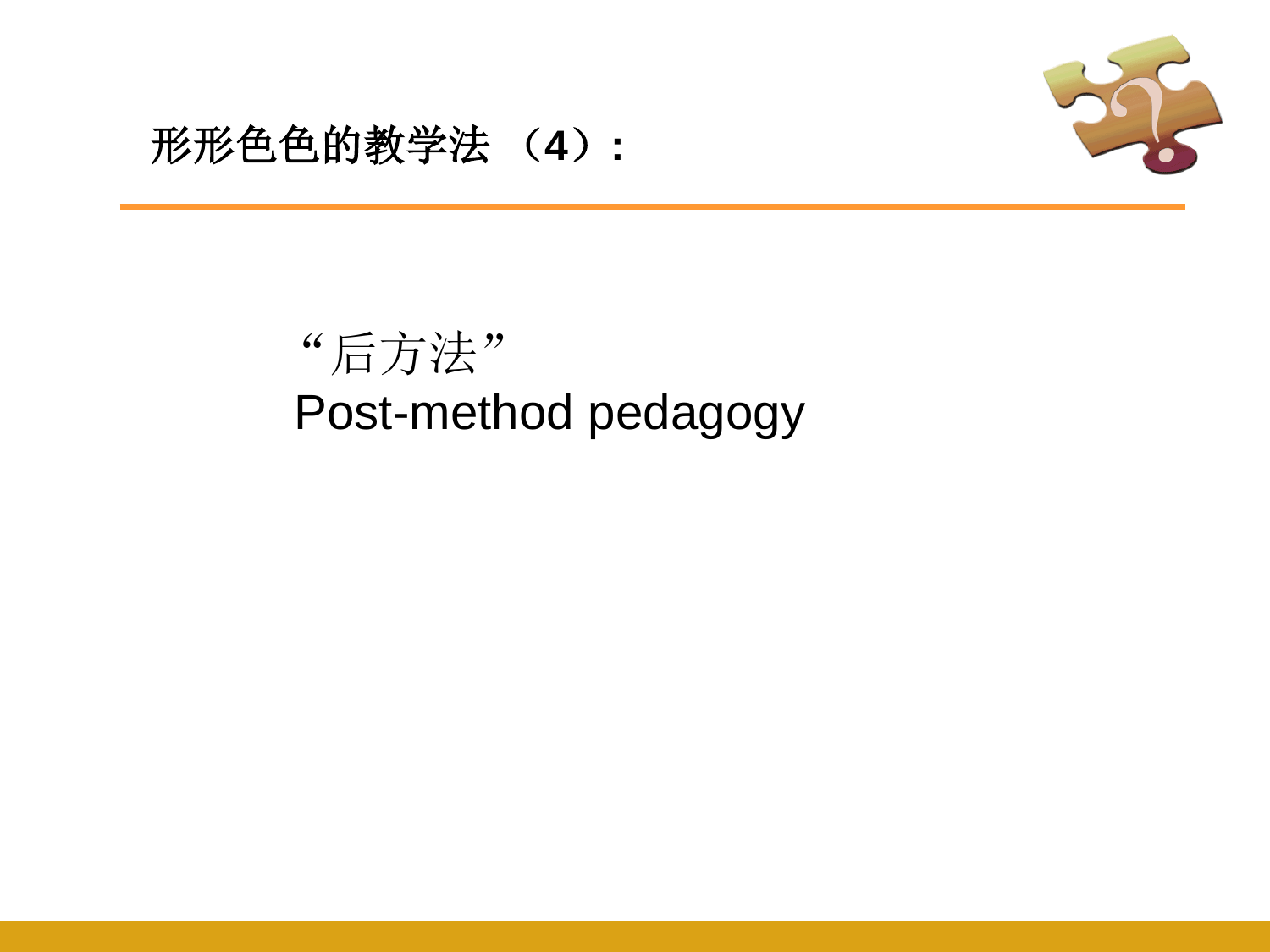

## 形形色色的教学法 (**5**)**:**

眼花缭乱的术语:

Pedagogy Teaching philosophy Method Methodology Approach Principle Strategy / macrostrategy Framework Design **Technique** Procedure etc.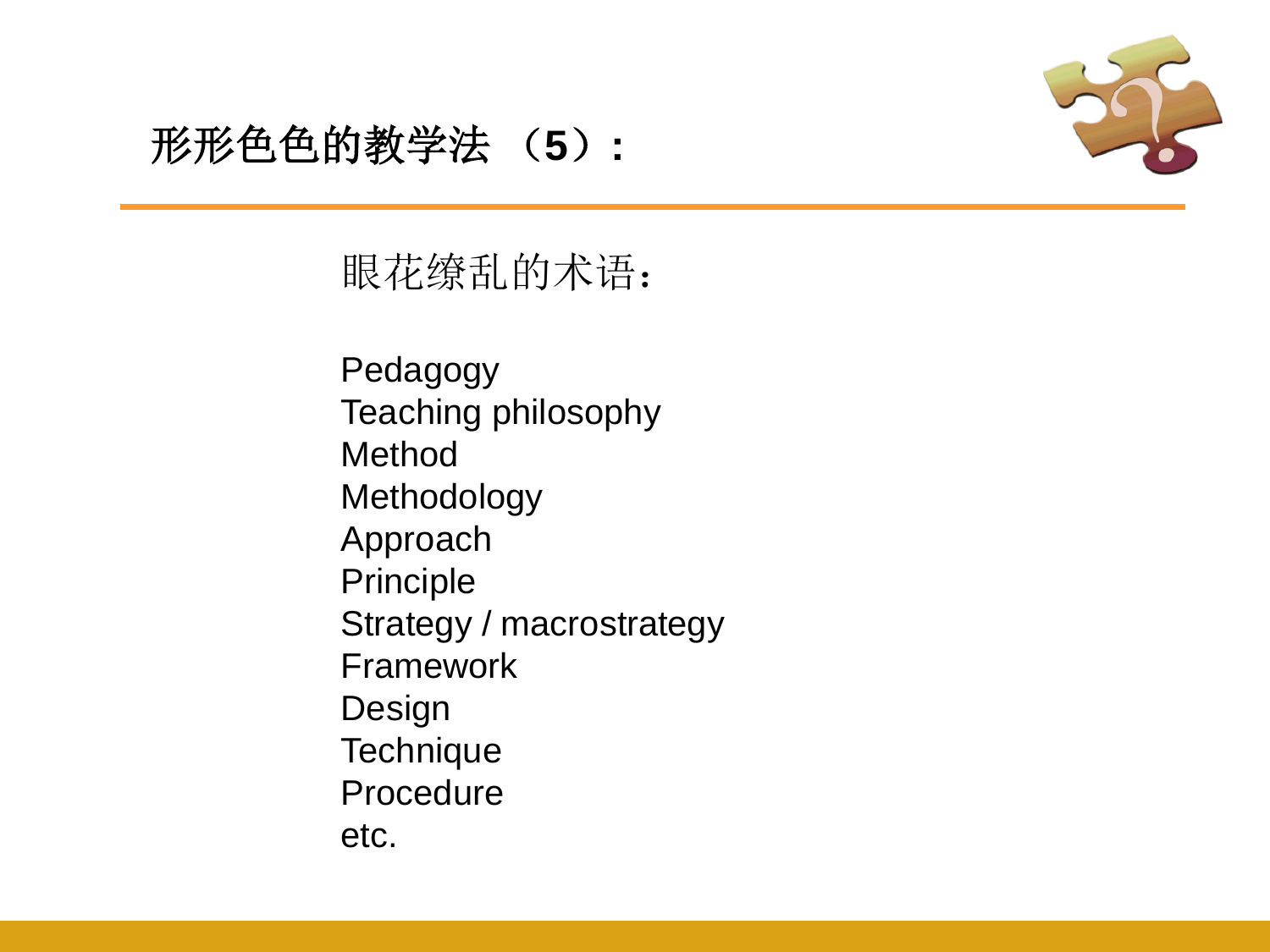

不要方法的举张

--The concept of method has "diminished rather than enhanced our understanding of language teaching." (Pennycook, 1989, p. 597)

-- "Language teaching might be better understood and better executed if the concept of method were not to exist at all." (Jarvis, 1991, p. 295)

-- "The term method is a label without substance." (Clarke, 1983, p. 109)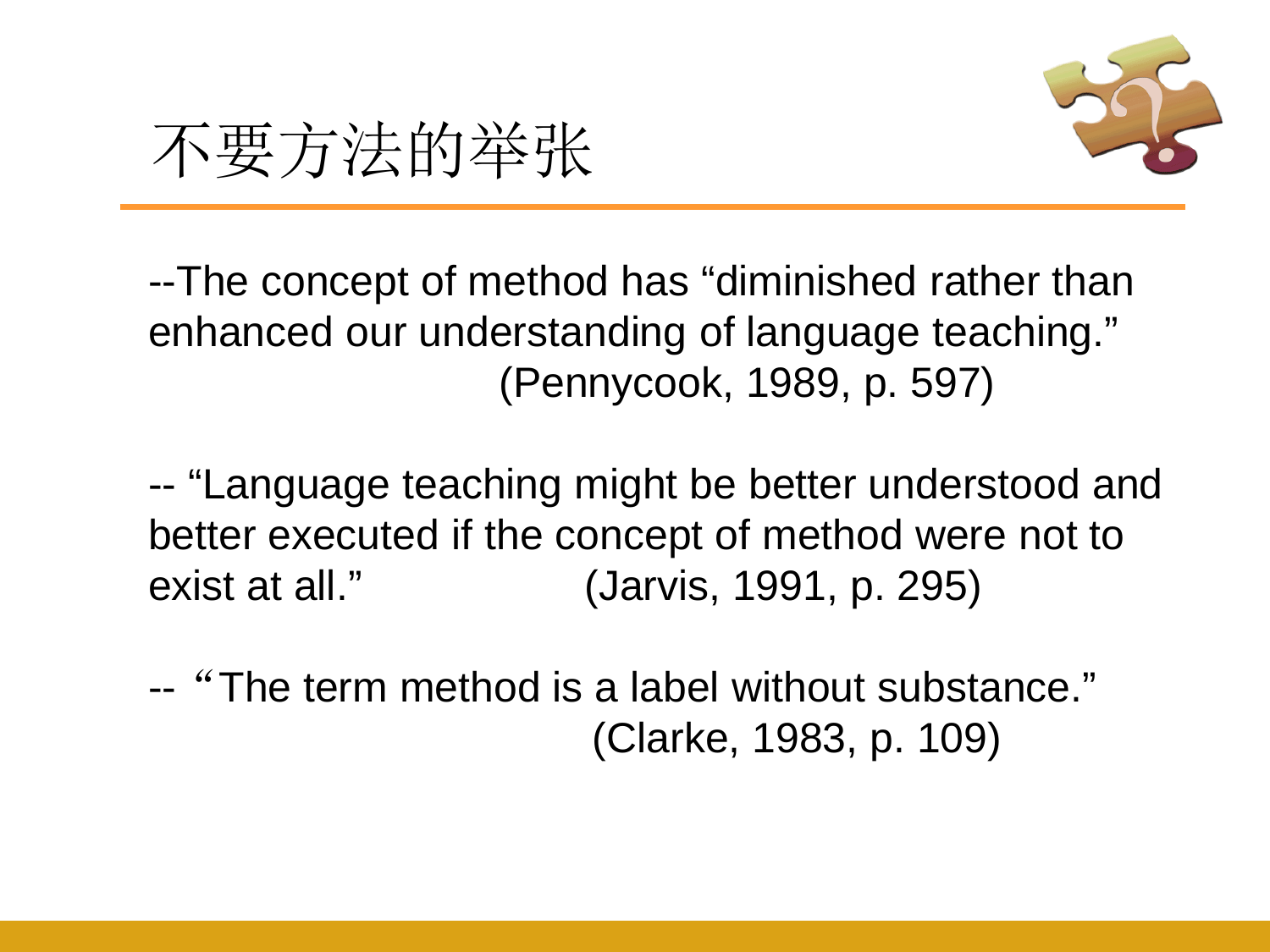

# 我们该如何看待方法?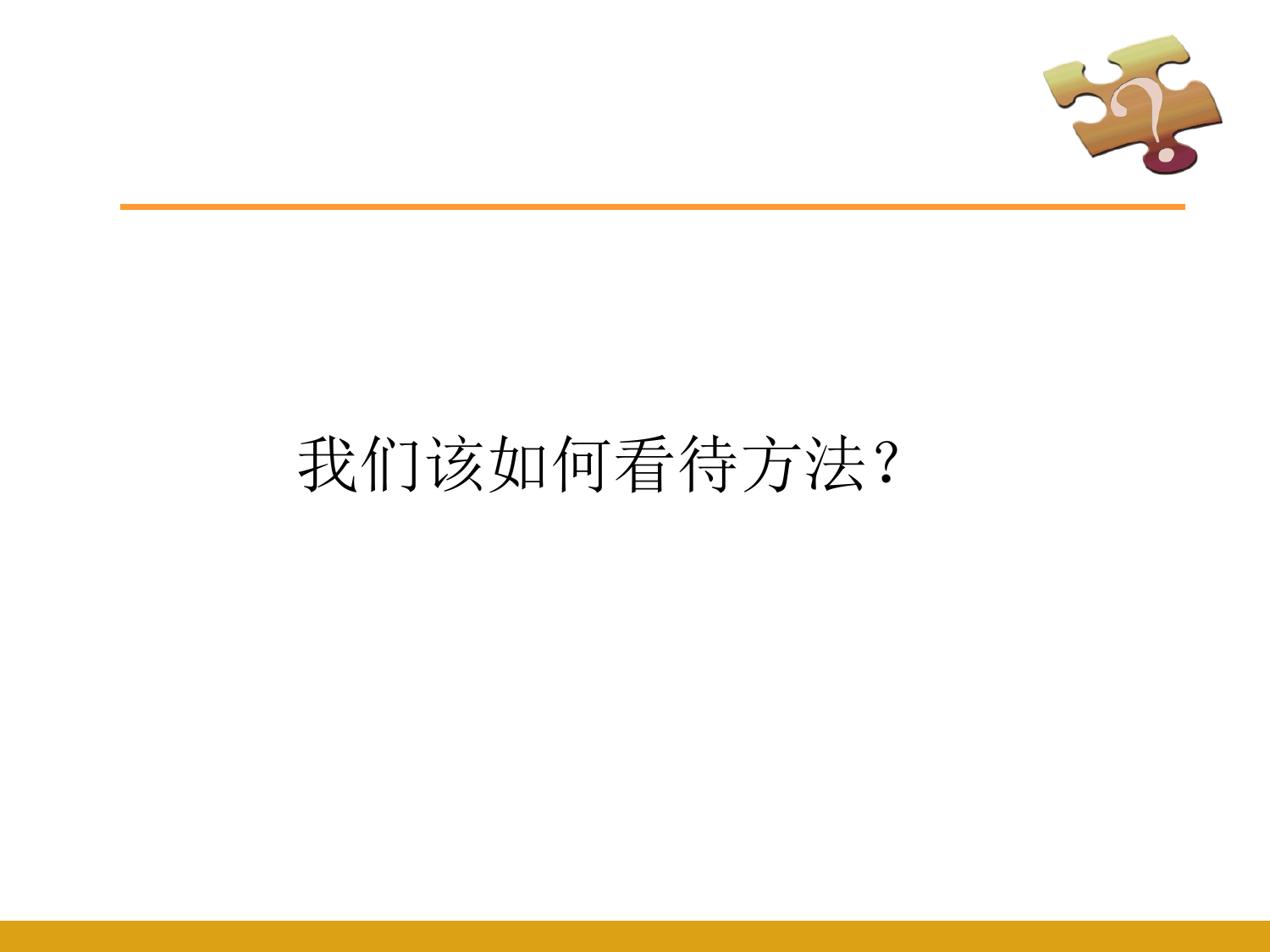

语言观、对语言学习的根本观念(理念/哲学) Theoretical stances, philosophy ↓ 原则 Principles ↓ 方法论 Methodology: how to apply in teaching ↓ 方案设计 (教材、教案) Materials and lesson plan / Design ↓ 实际教学 Classroom practice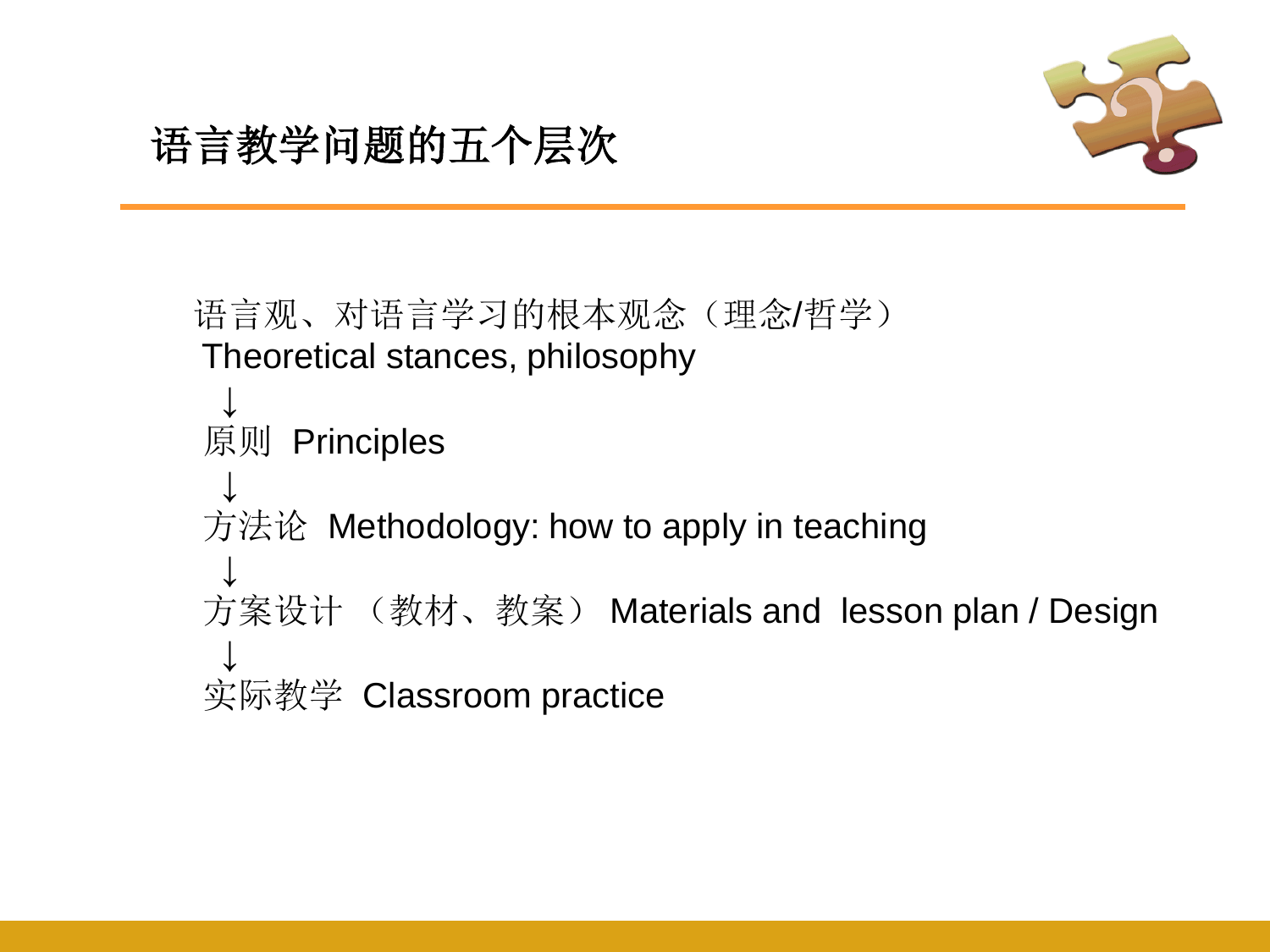

## 从语言教学问题的五个层次 检视各色教学法

- **1.** 很多都不是一个层次上的东西,
- **2.** 有些是单一层次的,有些涉及多个层次,
- **3.** 同属一个层次的,不一定涉及同一问题**.**
- 所以: 互相间关系并不简单, "排斥""补充""体现""无关"的情形都有 。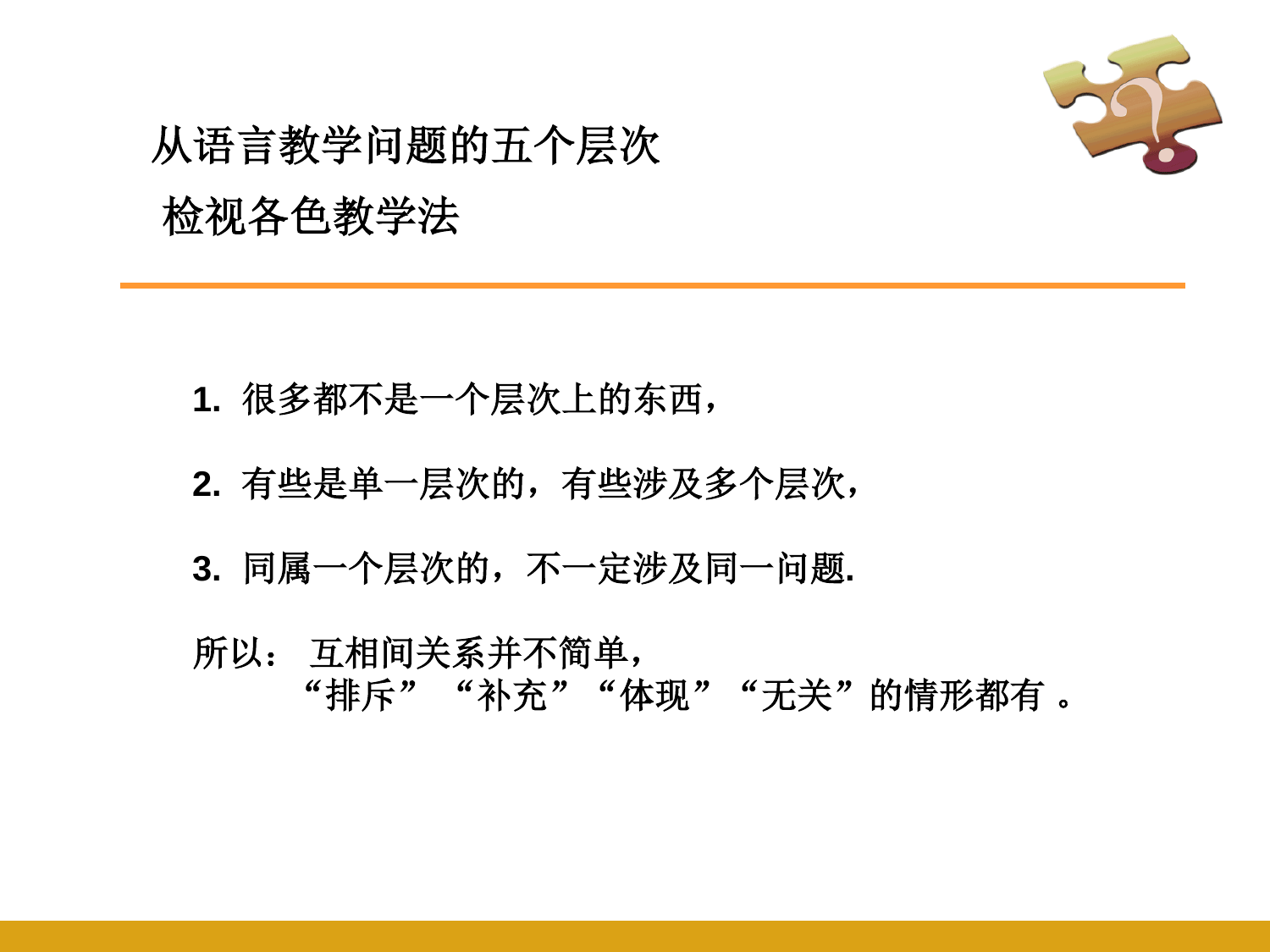

## 决定教学理念与方法选择的根本问题

**1.** 语言是什么?

--知识系统

--行为习惯

--认知天赋?

--交际能力?

--文化载体?

语言是什么?



 --兼而有之? --其他?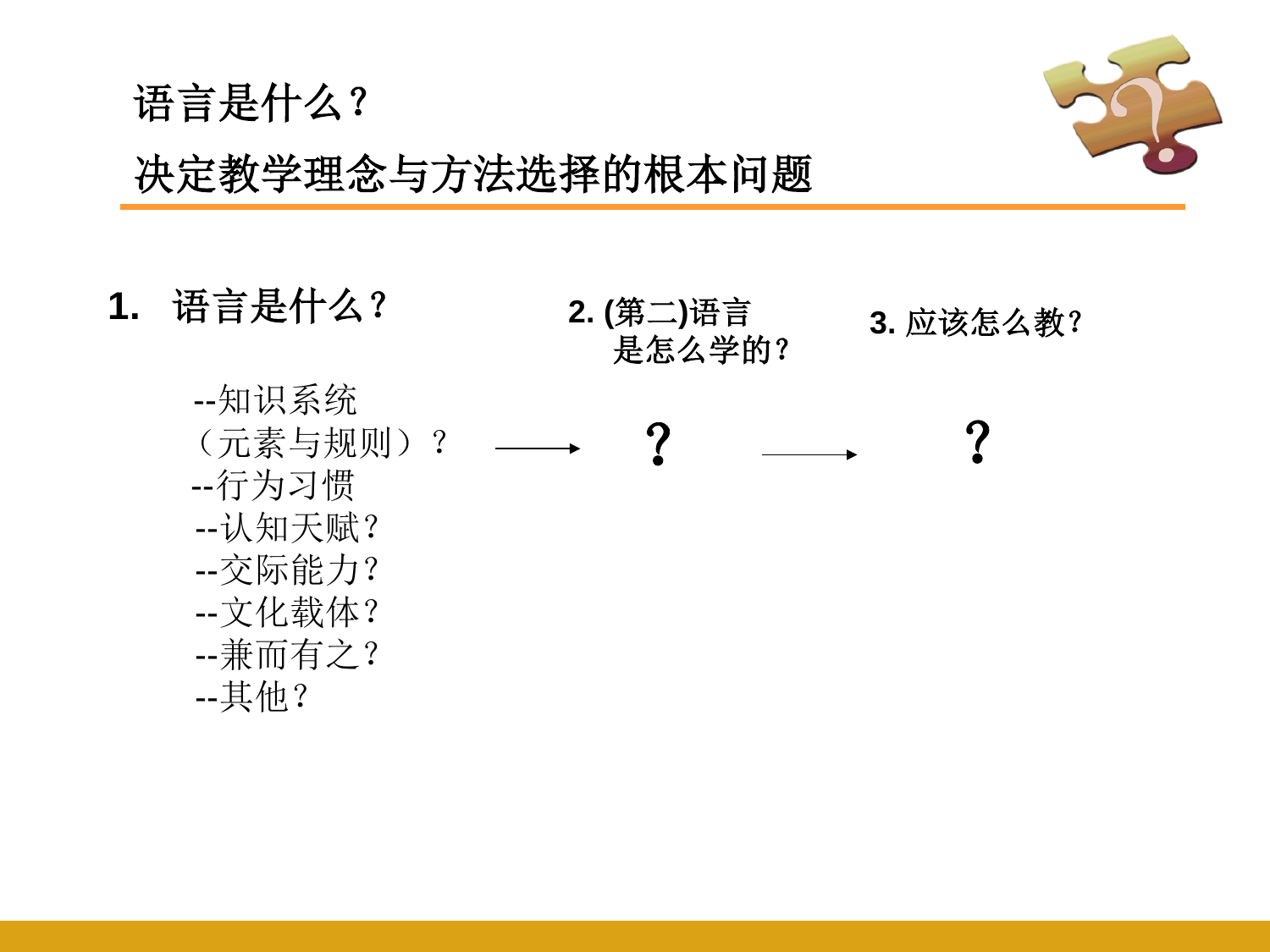

#### 现在看来,语言—

是人运用一种复杂的、约定俗成的符号系统,按照一套社团约定俗成的 方式进行交际的能力。所以,

---语言不只是知识,不是学历史那样知道了就行;靠灌输知识,只背字 典和语法书,做语法翻译练习,学不好语言。 学语言得多练,像游泳和 打球一样 。

--- 语言的是交际能力, "练"要回到交际中

-- 这种能力以一套约定俗成的知识符号系统为基础。

因为其社团规约性,所以要"学", 因为其复杂庞大, 所以很多东西都教不清楚、教不完

(那么,语言怎么能学会?)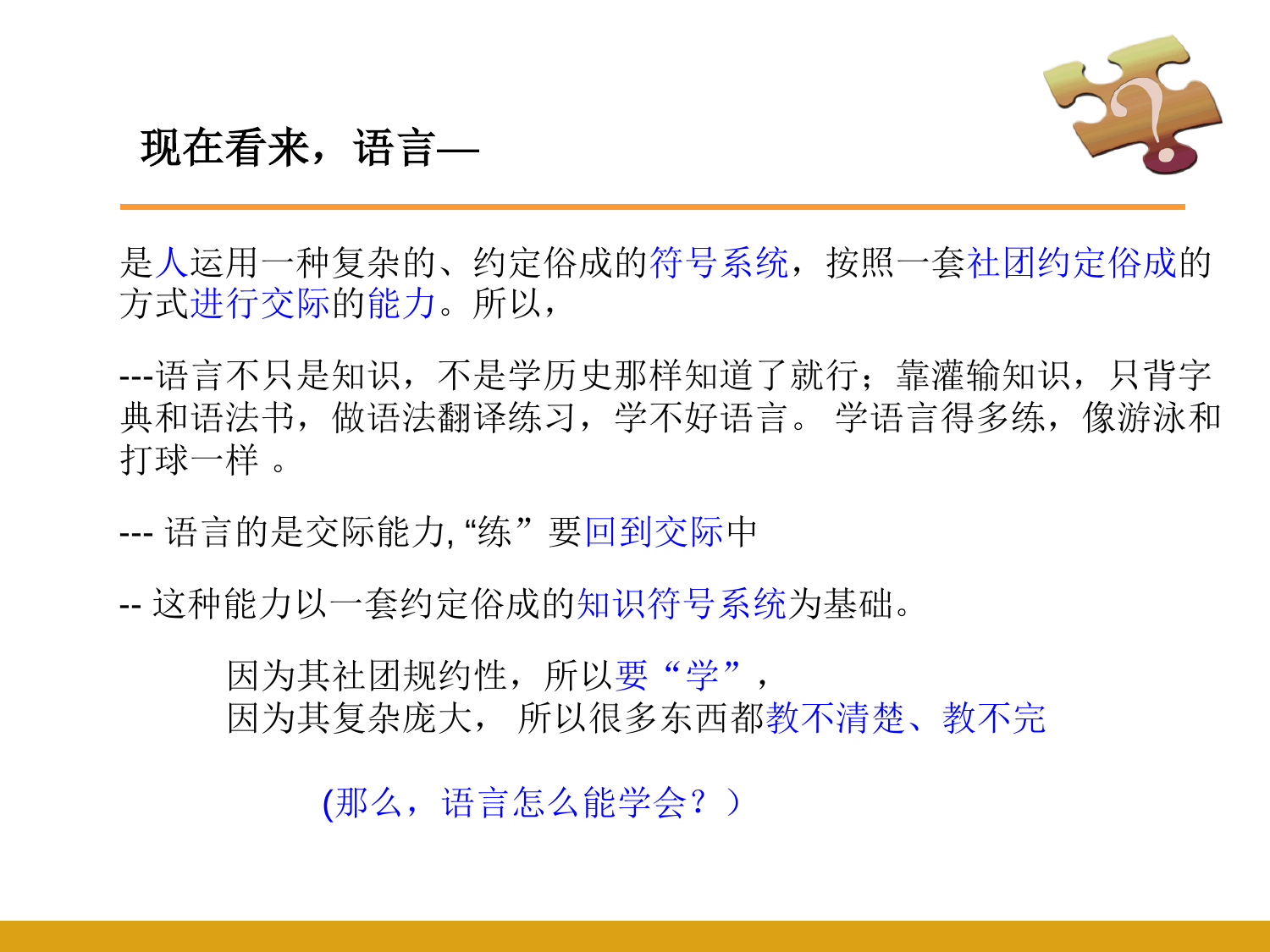

#### 学语言的"人"的特点

与机器和动物与相比,学语言是"人"

--- 有独特的感知、加工和记忆机制;知识不能"搬放式"获得,

---有高级的认知推理能力

闻一知十,融会贯通,创造发挥;

本性是不按既定程序操作

---但是又类似动物: 对于规约性的东西必须反复操练才能学会

---有情感:

喜欢"有意思"的东西(不喜欢机械、干巴枯燥); 有好奇心,求新、求创造,求刺激;

有成就欲,希望得到别人欣赏和自我满足。

---有社会性:倾向于与别人互动,影响别人,也受别人影响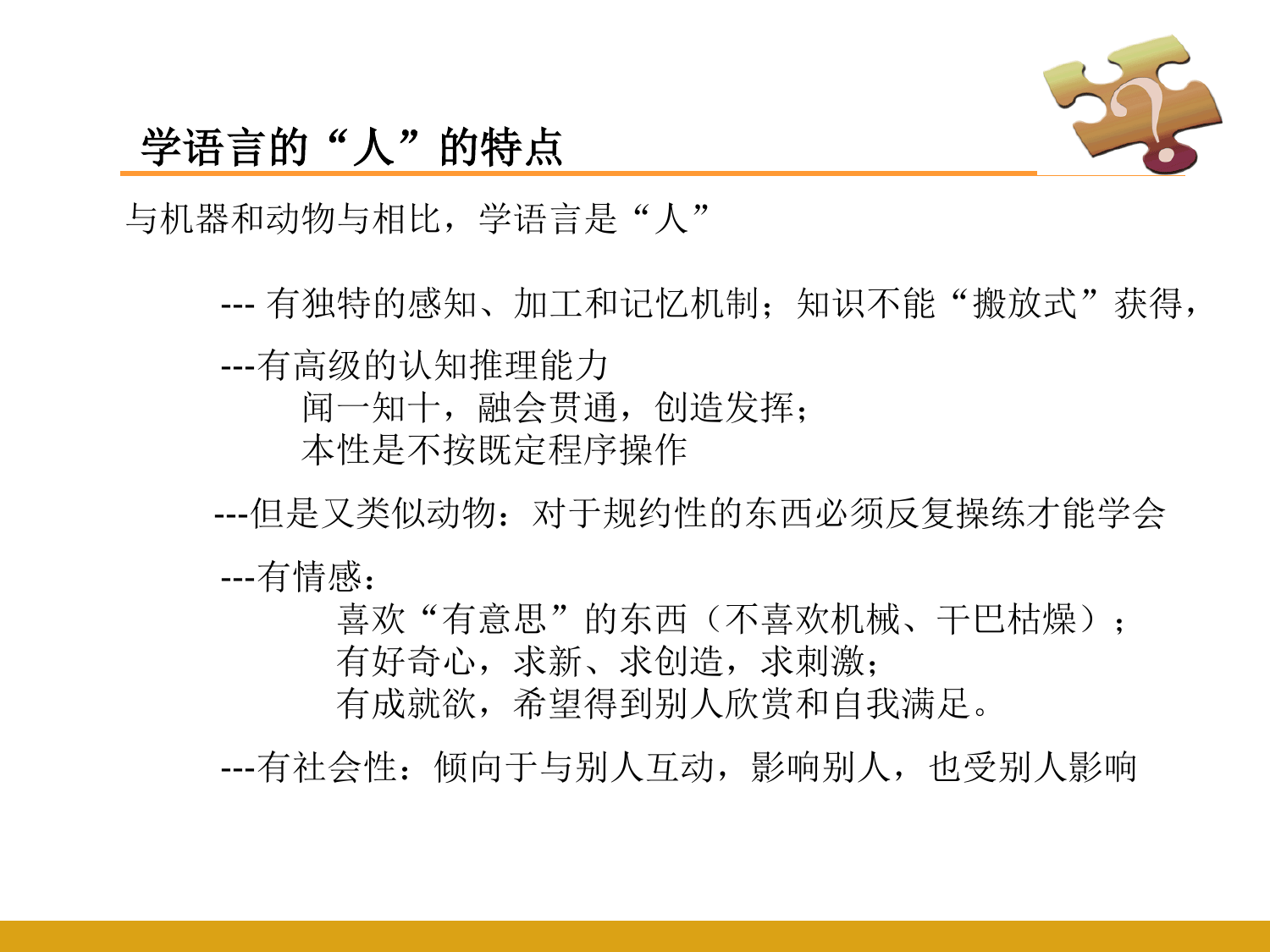

### 语言的属性和学语言的"人"的特点决定了语言教法

- ---要有意思
- ---要回到交际
- ---要鼓励
- ---要适度操练
- ---要学生为主体,学生多学多练,而不是老师多讲多教
	- 等等,等等。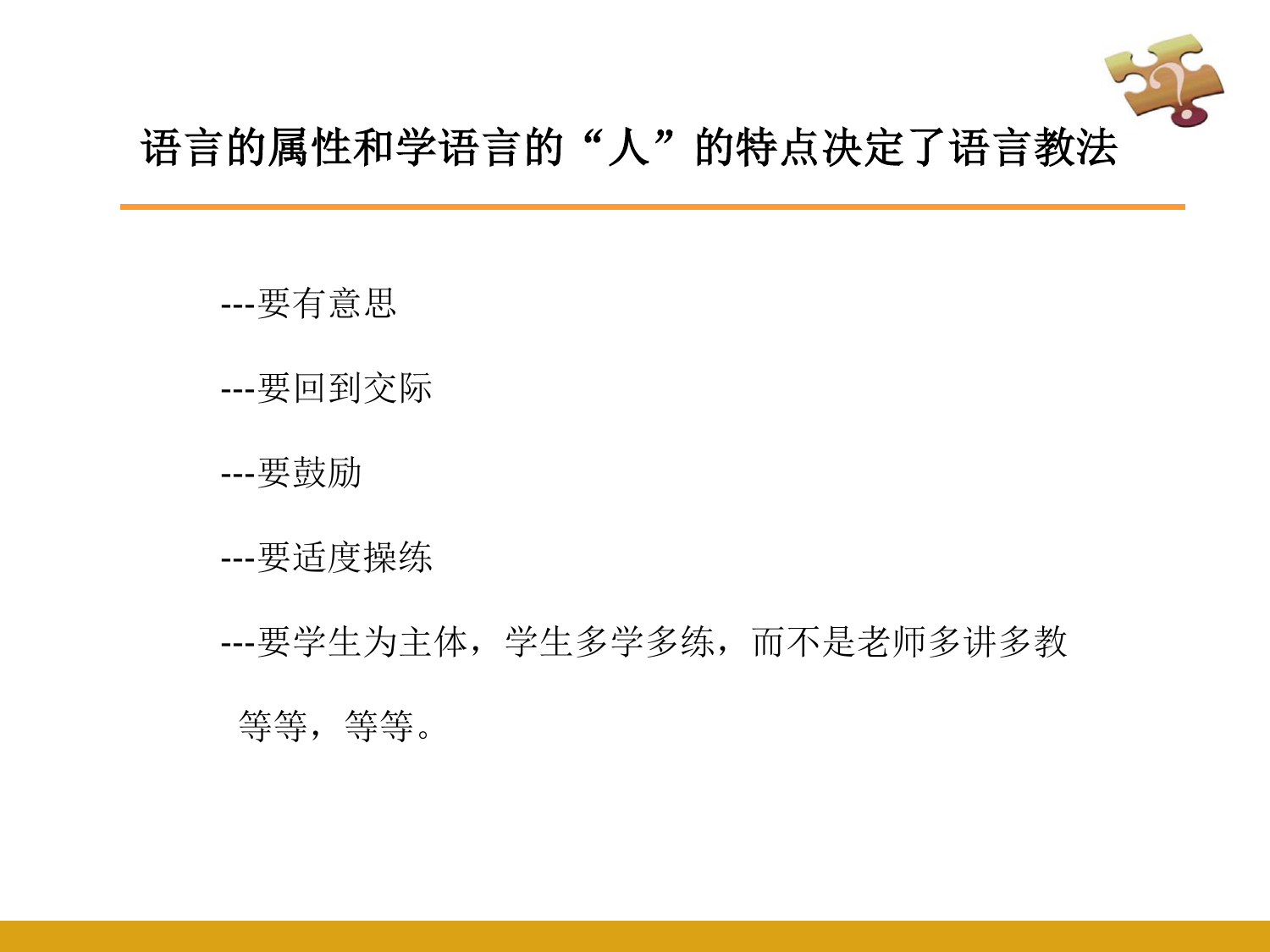

### 语言老师和学生的角色

| 老师是    | 学生是    |
|--------|--------|
| --组织者  | --行动者  |
| --引导者  | --认知者  |
| ---帮助者 | ---创造者 |
| ---鼓劲者 | ---享受者 |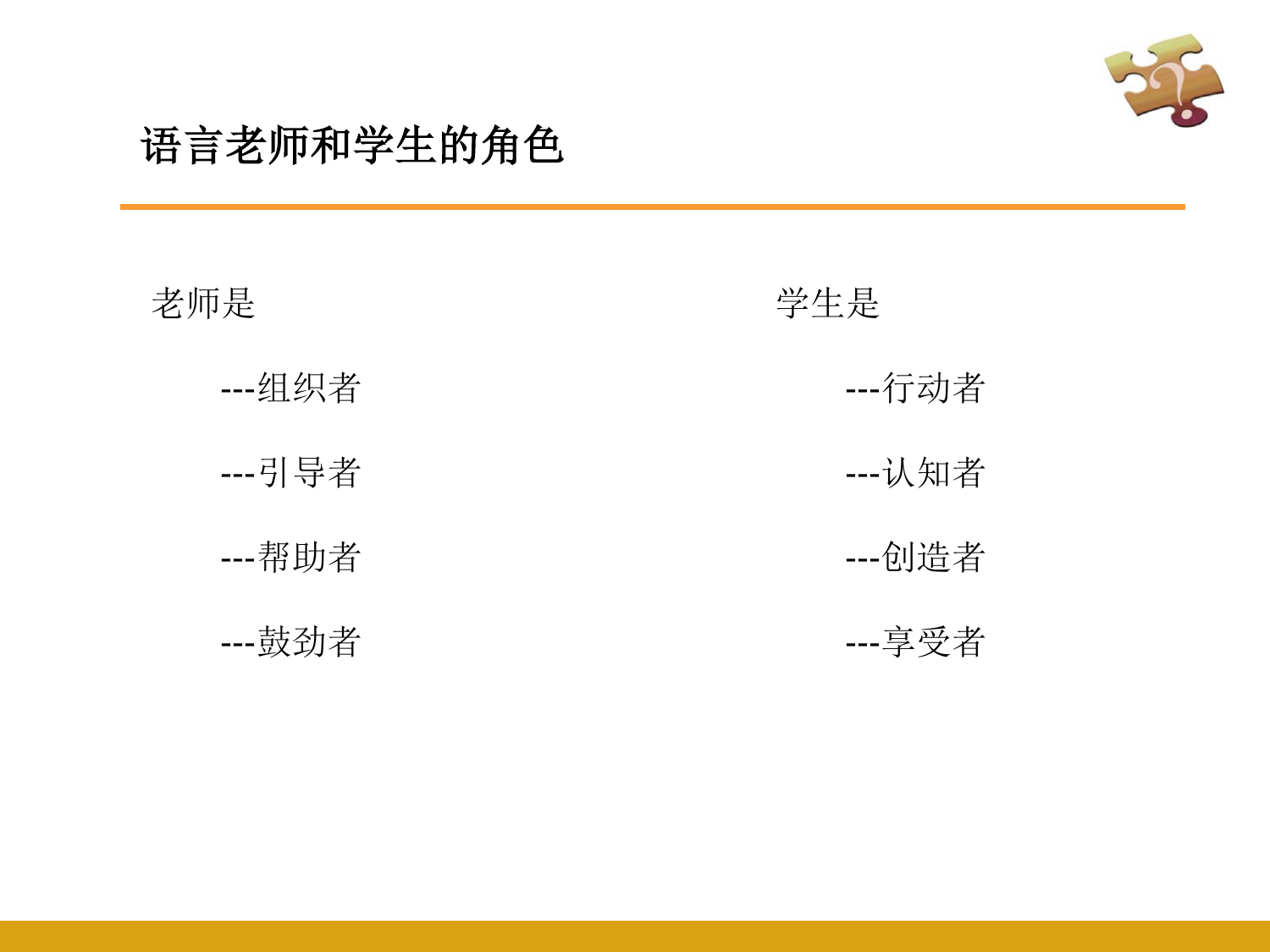



## 什么教学法最好?

## 我们该用什么法?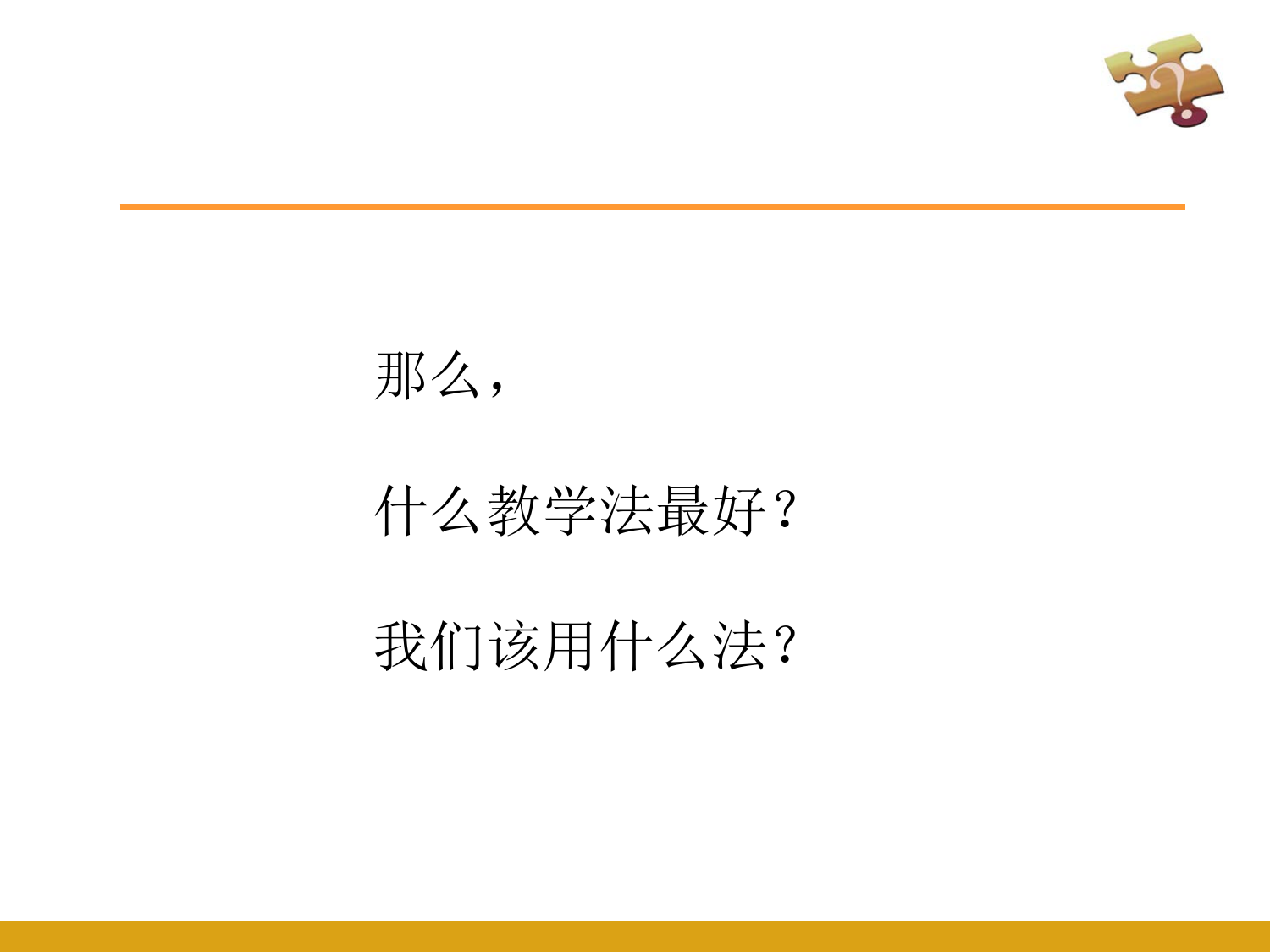

## 再回头 检视各色教学法: 矛盾与不矛盾

#### 语法翻译法、听说法与直接法、 交际法、 任务法

#### **5Cs, 3Cs&2Ss, CEFR** 与 各教学法

方法 与 后方法

逆向设计法

汉字教学法、口语教学法、阅读教学法

#### 主题教学法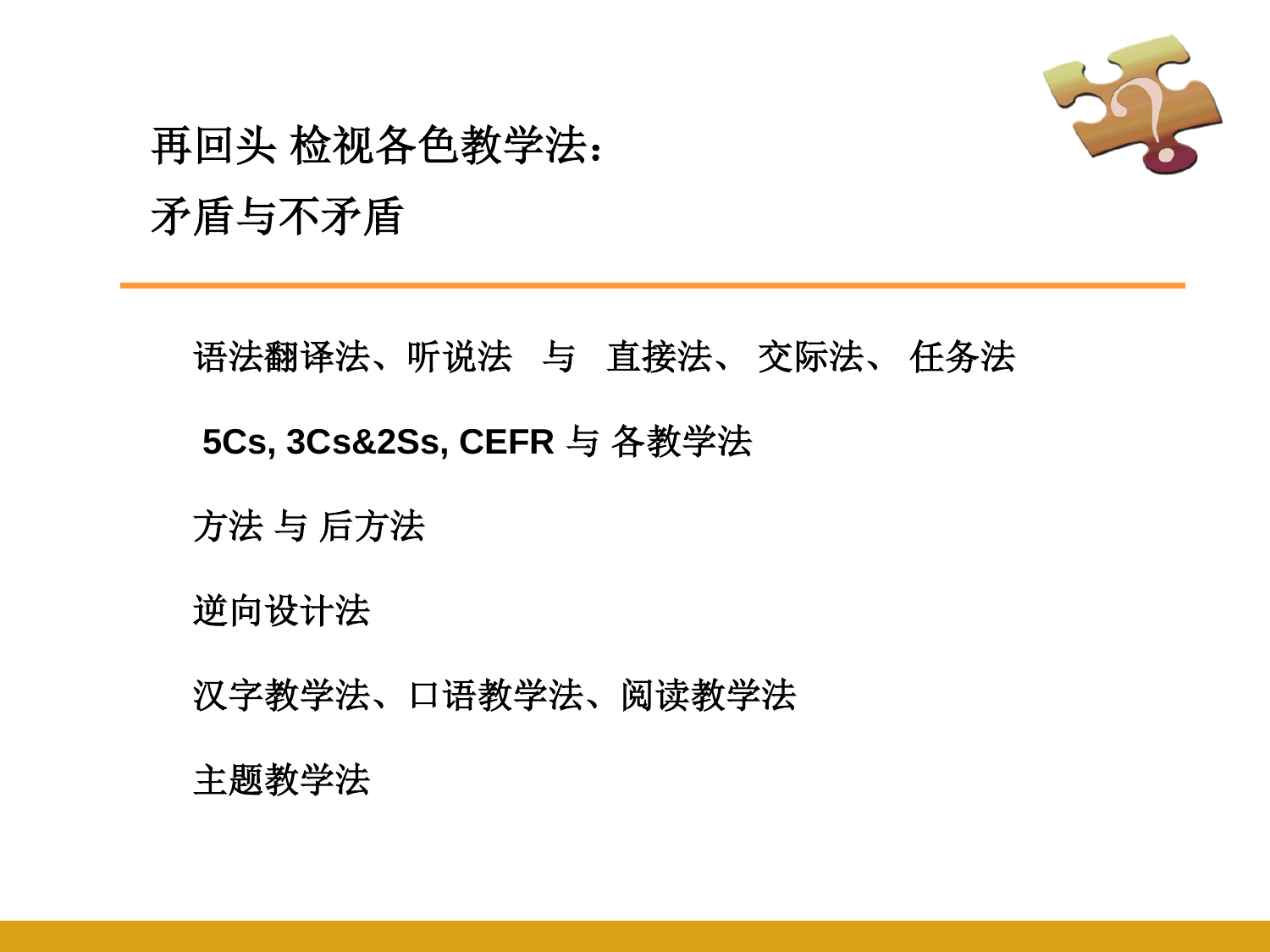## Pedagogy: The Overarching Principle

用尽可能短的时间,

使学生学会尽可能多的语言能力,

学的东西尽可能实用,

学习的过程尽可能轻松愉快(保持兴趣和自信心)。

可是, 如何做到?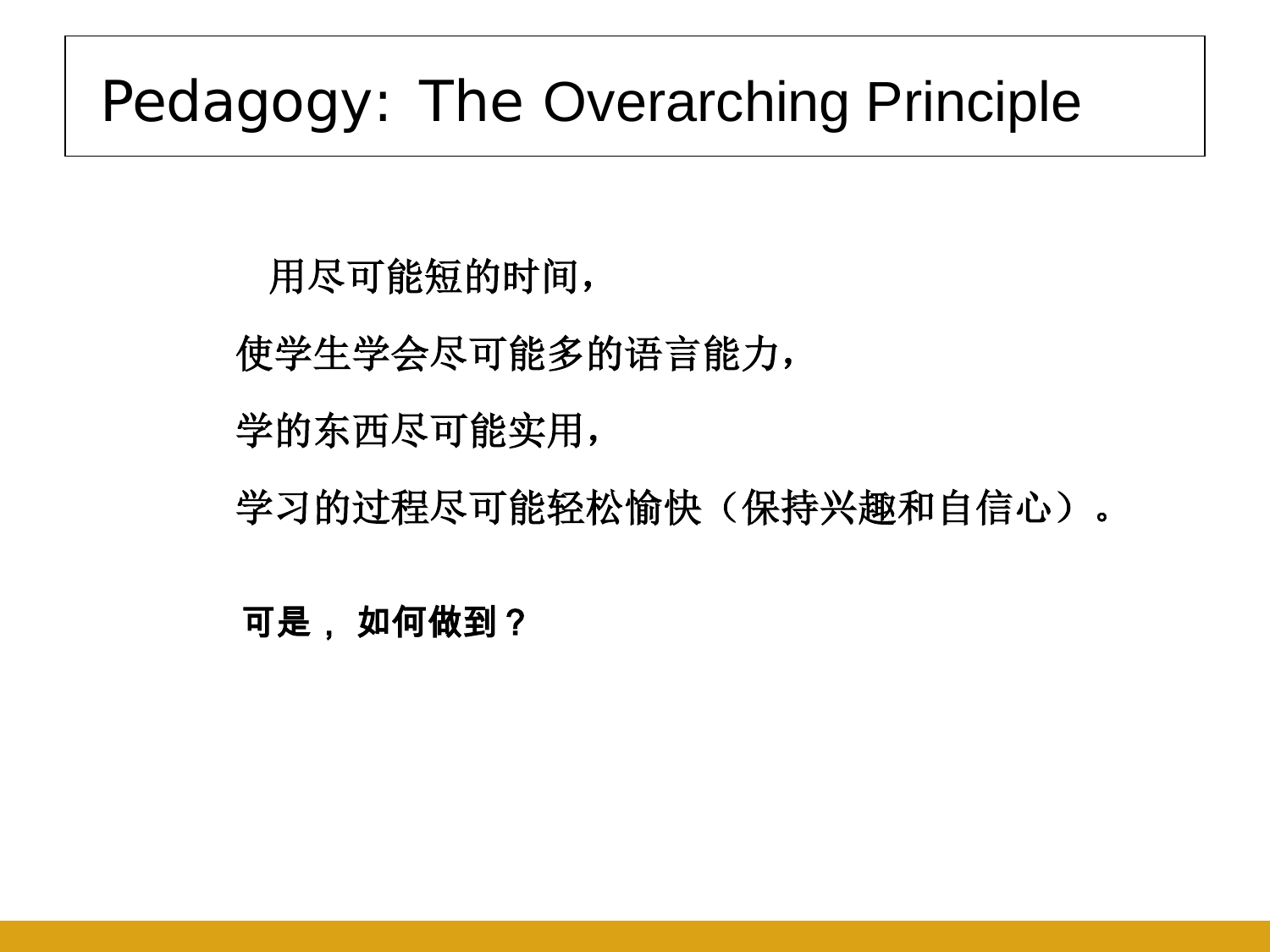



"There can be 'no one best method'…which applies at all times and in all situations, with every type of learner." Mitchell and Myles (2004: 261)

Teachers as researchers being charged with the responsibility of reflecting on their own practice

A "**pedagogy of particularity**" being "sensitive to a particular group of teachers teaching a particular group learners pursuing a particular set of goals within a particular institutional context embedded in a particular social milieu."

(Kumaravadivelu (2006. p. 538).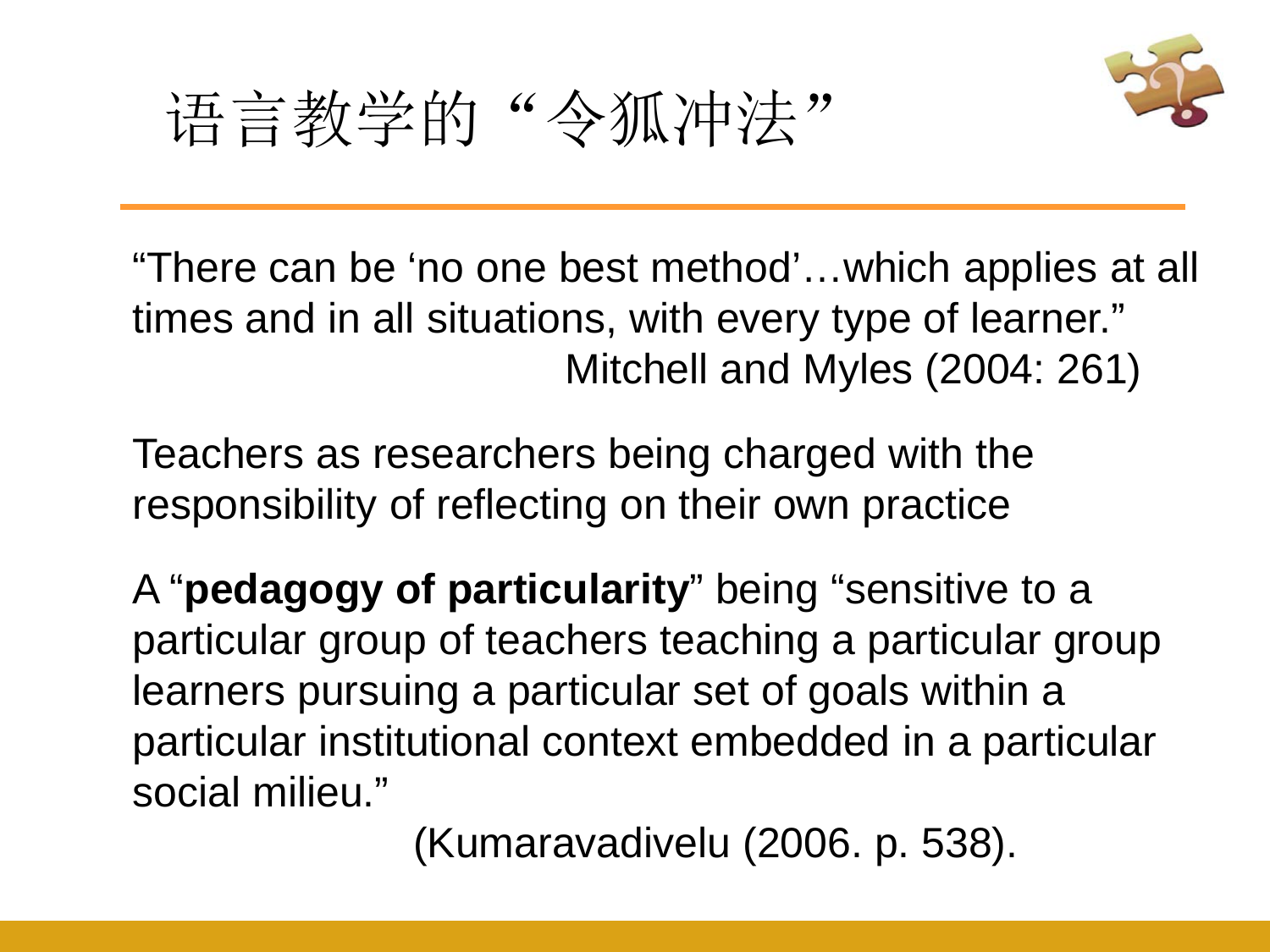



但是, 方法不死 !

1.必须切实掌握不同方法。

2.知所长短,明所适从。 Being an enlightened and eclectic teacher.

3. 从原则出发。

4. 真正懂语言,懂学生。

有原则而无定则,有方法而无定法,有大法而无死法 臻于"化境"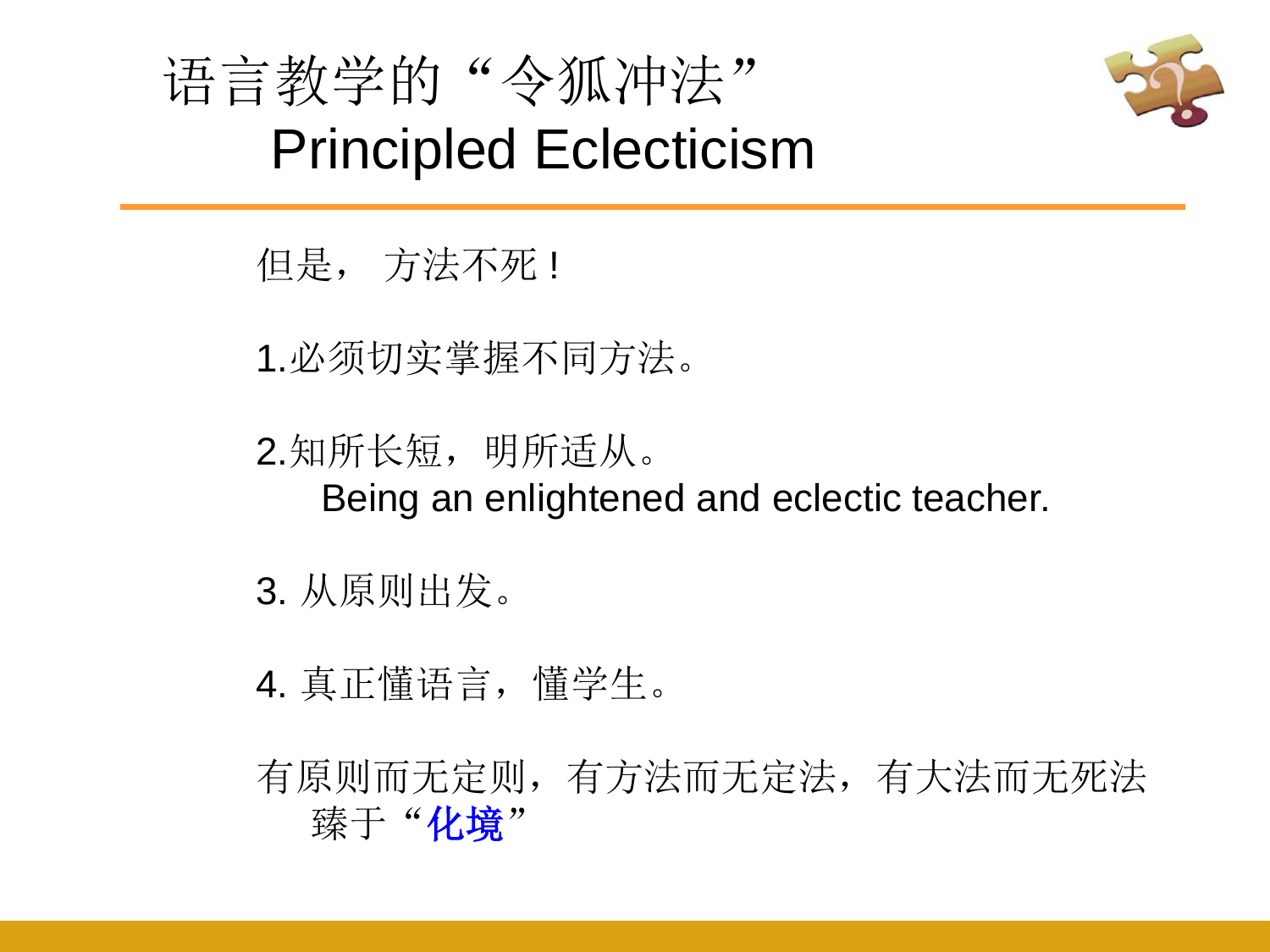



## 中、英文教材样课比较:

#### Chinese: IC2-2 Txt Web Sample

ESL: interchange 3ed studbk lev3 unit3

(both files can be googled out online.)